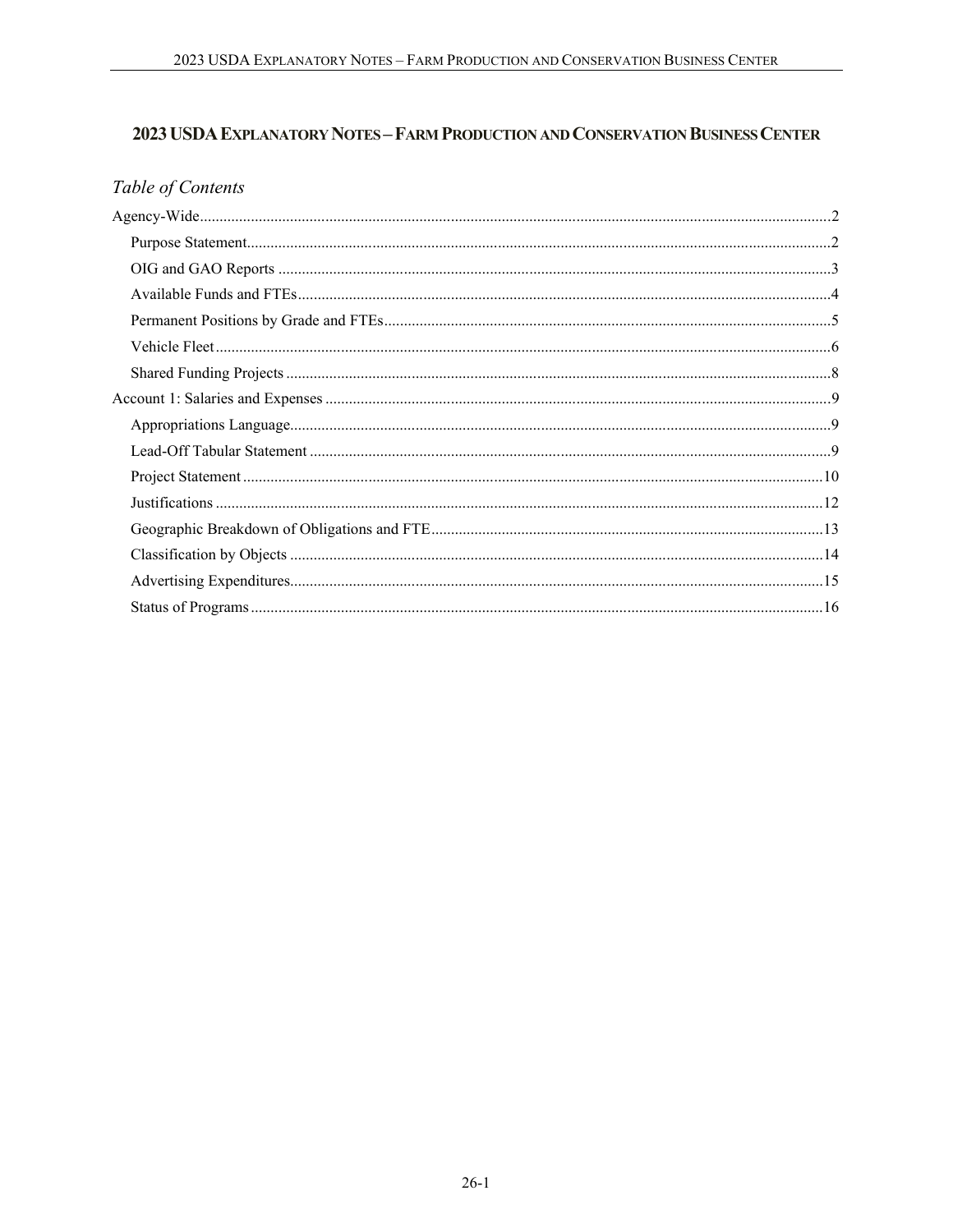#### <span id="page-1-0"></span>*AGENCY-WIDE*

#### <span id="page-1-1"></span>**PURPOSE STATEMENT**

The Farm Production and Conservation Business Center (FPAC-BC) is a centralized operations office within the Farm Production and Conservation (FPAC) Mission Area and is headed by the Chief Operating Officer (COO). The FPAC-BC is responsible for financial management, budgeting, human resources, information technology, acquisitions/procurement, customer experience, internal controls, risk management, strategic and annual planning, and other similar activities for the FPAC Mission Area and its component agencies, including the Farm Service Agency (FSA), the Natural Resources Conservation Service (NRCS), the Risk Management Agency (RMA), and itself. The FPAC-BC ensures that systems, policies, procedures, and practices are developed to provide a consistent enterprise-wide view that encompasses FSA, NRCS, RMA, and the FPAC-BC to deliver programs effectively and efficiently to FPAC customers. The COO has the responsibility to ensure that FPAC mission support services are provided efficiently, effectively, and professionally, and with a commitment to excellent customer service for FPAC and its customers, including farmers, ranchers, and forest landowners. The FPAC Mission Area was established in June 2017, and the FPAC-BC was stood-up in October 2018.

As of September 30, 2021, FPAC-BC had 1,561 full-time permanent employees located throughout the country. Outside of the Washington, D.C. metropolitan area, FPAC-BC has regional offices located in Kansas City, Missouri, Raleigh, North Carolina, Fort Worth, Texas, and Fort Collins, Colorado.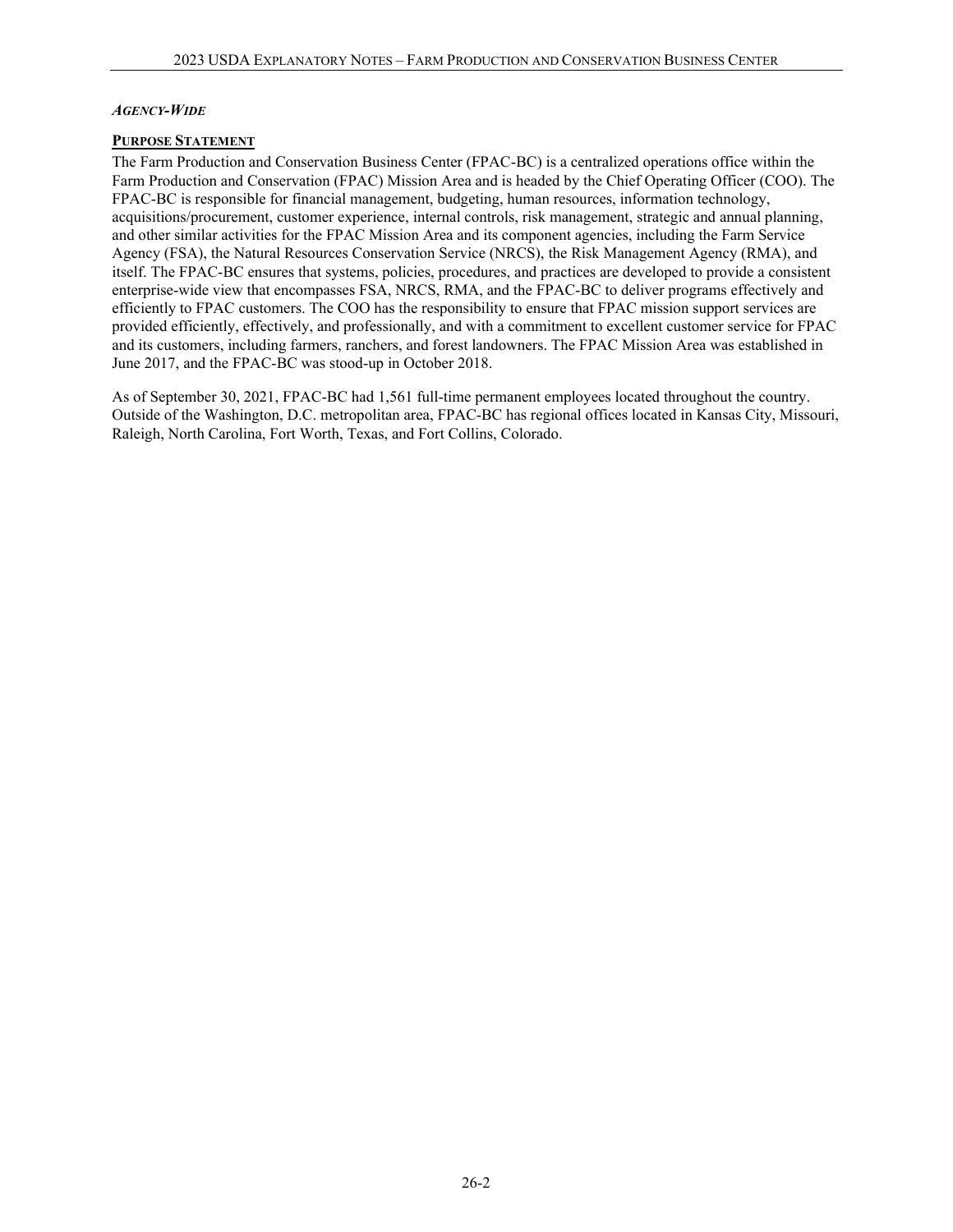# <span id="page-2-0"></span>**OIG AND GAO REPORTS**

## *Table FPAC-BC-1. Completed OIG Reports*

|                                                                        | ')ate | Title |
|------------------------------------------------------------------------|-------|-------|
| OIG did not issue any reports for FPAC Business Center during FY 2021. |       |       |

## *Table FPAC-BC-2. In-Progress OIG Reports*

| OIG does not have any in-progress reports for FPAC |  |
|----------------------------------------------------|--|

### *Table FPAC-BC-3. Completed GAO Reports*

| ID         | Date       | Title                                                                                                       | <b>Result</b>                                                                      |
|------------|------------|-------------------------------------------------------------------------------------------------------------|------------------------------------------------------------------------------------|
| GAO-21-512 | 09/23/2021 | IT Modernization: USDA Needs to<br>Improve Oversight of Farm<br>Production and Conservation<br>Mission Area | The Department's<br>statement of action<br>submission to GAO is<br>being prepared. |

## *Table FPAC-BC-4. In-Progress GAO Reports*

|                                                                    | Title |  |
|--------------------------------------------------------------------|-------|--|
| GAO does not have any in-progress reports for FPAC Business Center |       |  |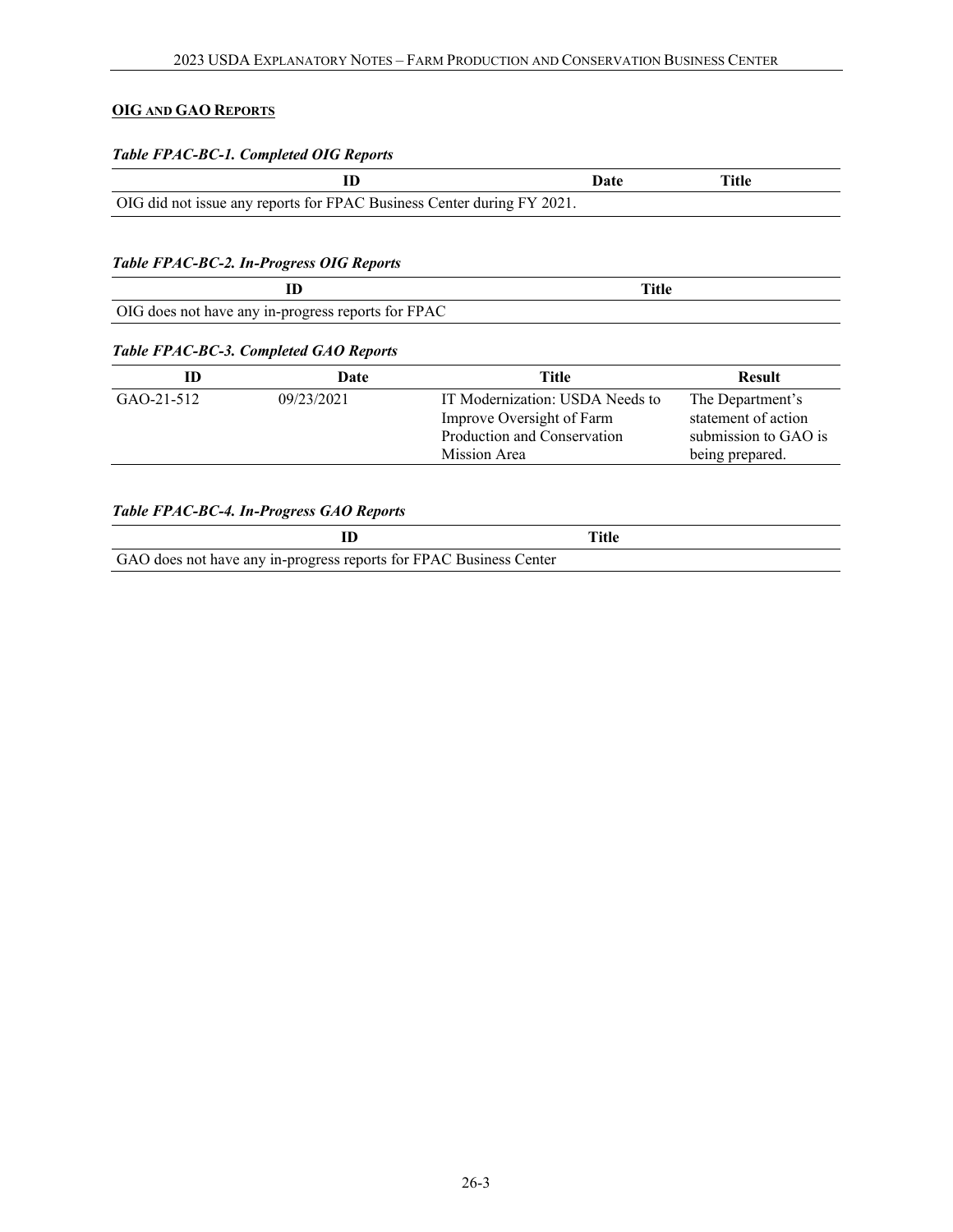### <span id="page-3-0"></span>**AVAILABLE FUNDS AND FTES**

| Item                               | 2020      | <b>FTE</b> | 2021      | <b>FTE</b>               | 2022             | <b>FTE</b> | 2023             | <b>FTE</b> |
|------------------------------------|-----------|------------|-----------|--------------------------|------------------|------------|------------------|------------|
|                                    | Actual    |            | Actual    |                          | <b>Estimated</b> |            | <b>Estimated</b> |            |
| Salaries and Expenses:             |           |            |           |                          |                  |            |                  |            |
| Discretionary Appropriations       | \$214,346 | 1,316      | \$231,732 | 1,561                    | \$231,732        | 1,606      | \$261,783        | 1,760      |
| Mandatory Appropriations           | 60,228    |            | 60,228    |                          | 60,228           |            | 60,228           |            |
| Supplemental Appropriations        |           |            |           |                          |                  |            |                  |            |
|                                    |           |            |           |                          |                  |            |                  |            |
| Total Discretionary Appropriations | 214,346   | 1,316      | 231,732   | 1,561                    | 231,732          | 1,606      | 261,783          | 1,760      |
| Total Mandatory Appropriations     | 60,228    |            | 60,228    | $\overline{\phantom{a}}$ | 60,228           |            | 60,228           |            |
| Total Supplemental Appropriations  |           |            |           |                          |                  |            |                  |            |
| Total Offsetting Collections       |           |            |           |                          |                  |            |                  |            |
| Total Adjusted Appropriation       | 274,574   | 1,316      | 291,960   | 1,561                    | 291,960          | 1,606      | 322,011          | 1,760      |
|                                    | 170       |            | 170       |                          | 170              |            |                  |            |
|                                    |           |            |           |                          |                  |            |                  |            |
|                                    | 274,744   | 1,316      | 292,130   | 1,561                    | 292,130          | 1,606      | 322,011          | 1,760      |
|                                    | $-13,530$ |            | $-6,036$  |                          |                  |            |                  |            |
|                                    |           |            |           |                          |                  |            |                  |            |
|                                    | $-170$    |            |           |                          |                  |            |                  |            |
|                                    | 261,044   | 1,316      | 286,094   | 1,561                    | 292,130          | 1,606      | 322,011          | 1,760      |
| Total Obligations, FPAC-BC         | 261,044   | 1,316      | 286,094   | 1,561                    | 292,130          | 1,606      | 322,011          | 1,760      |
| Other USDA:                        |           |            |           |                          |                  |            |                  |            |
| FPAC Regional Coord. Agreement     | 1,515     |            |           |                          |                  |            |                  |            |
|                                    | 2,756     |            |           |                          |                  |            |                  |            |
| Detail Position Civil Rights       | 9         |            |           |                          |                  |            |                  |            |
|                                    | 4,280     |            |           |                          |                  |            |                  |            |
| Total, Agriculture Available       | 279,024   | 1,316      | 292,130   | 1,561                    | 292,130          | 1,606      | 322,011          | 1,760      |
| Total Available, FPAC-BC           | 279,024   | 1,316      | 292,130   | 1,561                    | 292,130          | 1,606      | 322,011          | 1,760      |

### *Table FPAC-BC-5. Available Funds and FTEs (thousands of dollars, FTEs)*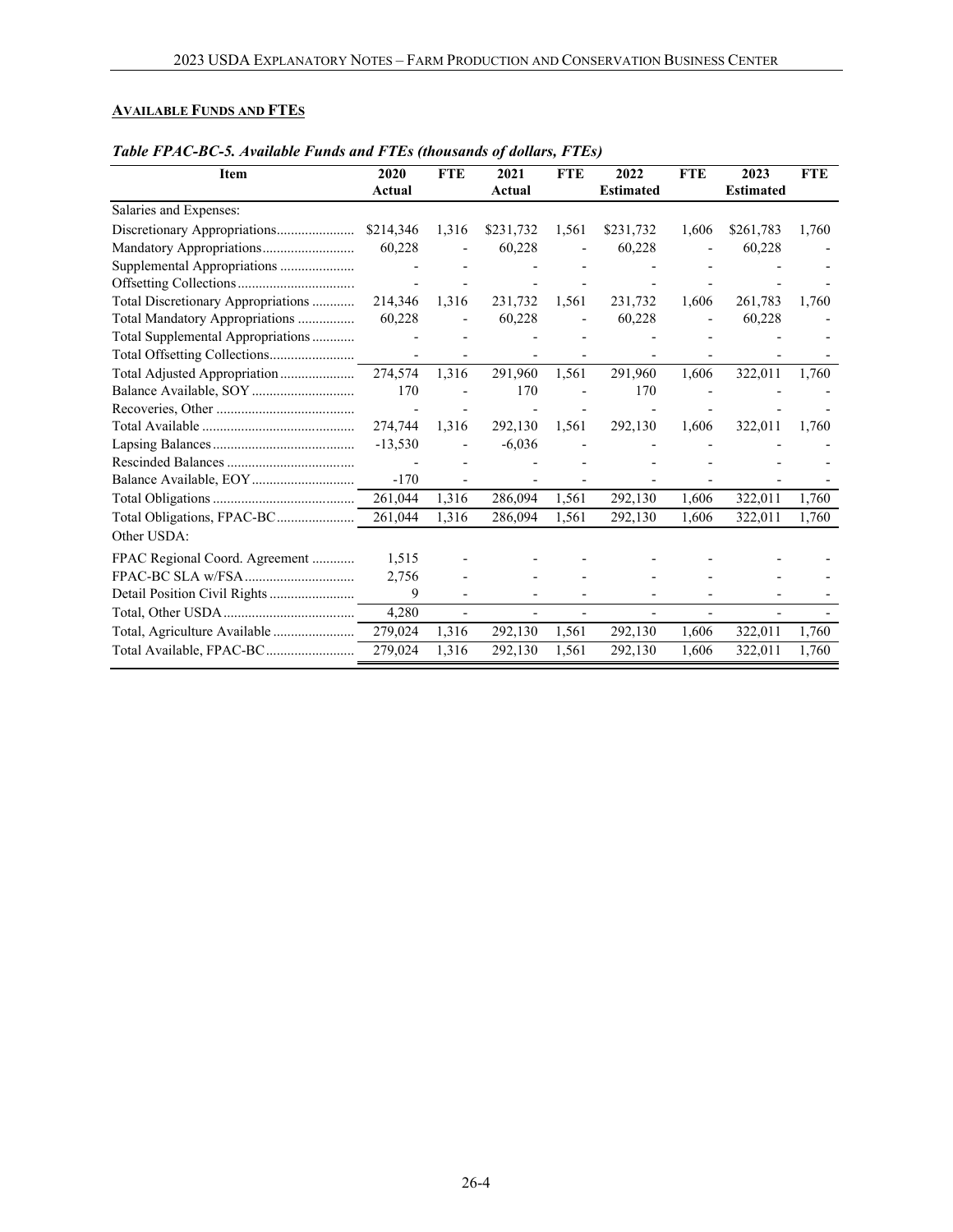| Item                  | D.C.           | Field        | 2020<br>Actual<br><b>Total</b> | D.C.           | Field          | 2021<br>Actual<br><b>Total</b> | D.C.           | Field            | 2022<br><b>Estimated</b><br><b>Total</b> | D.C.           | Field          | 2023<br><b>Estimated</b><br><b>Total</b> |
|-----------------------|----------------|--------------|--------------------------------|----------------|----------------|--------------------------------|----------------|------------------|------------------------------------------|----------------|----------------|------------------------------------------|
| <b>SES</b>            | 16             | $\mathbf{1}$ | 17                             | 20             | $\overline{2}$ | 22                             | 17             | $\mathbf{1}$     | 18                                       | 18             | $\overline{2}$ | 20                                       |
| $SL$                  |                |              |                                |                |                | $\qquad \qquad \blacksquare$   | $\mathbf{1}$   | $\mathbf{1}$     | $\mathfrak{2}$                           | $\mathbf{1}$   | $\mathbf{1}$   | $\overline{2}$                           |
| $GS-15$               | 61             | 24           | 85                             | 61             | 33             | 94                             | 63             | 25               | 88                                       | 67             | 30             | 97                                       |
| $GS-14$               | 130            | 108          | 238                            | 120            | 107            | 227                            | 132            | 111              | 243                                      | 144            | 124            | 268                                      |
| $GS-13$               | 162            | 330          | 492                            | 170            | 375            | 545                            | 164            | 347              | 511                                      | 189            | 374            | 563                                      |
| $GS-12$               | 89             | 273          | 362                            | 101            | 315            | 416                            | 98             | 282              | 380                                      | 116            | 302            | 418                                      |
| GS-11                 | 35             | 68           | 103                            | 31             | 113            | 144                            | 32             | 82               | 114                                      | 38             | 88             | 126                                      |
| $GS-9$                | 26             | 76           | 102                            | 24             | 63             | 87                             | 29             | 75               | 104                                      | 34             | 81             | 115                                      |
| $GS-8$                | 9              | 12           | 21                             | 8              | 19             | 27                             | $\tau$         | 10               | 17                                       | 8              | 11             | 19                                       |
| $GS-7$                | 12             | 32           | 44                             | 10             | 29             | 39                             | 10             | 36               | 46                                       | 12             | 38             | 50                                       |
| $GS-6$                | 3              | 5            | $\,8\,$                        | 5              | 9              | 14                             | 3              | 8                | 11                                       | 4              | 9              | 13                                       |
| $GS-5$                | $\mathbf{1}$   | 8            | 9                              | $\overline{2}$ | 4              | 6                              | $\mathbf{1}$   | $\boldsymbol{9}$ | $10\,$                                   | $\mathbf{1}$   | 10             | 11                                       |
| Other<br>Graded       | $\overline{4}$ |              | $\overline{4}$                 |                |                |                                | $\overline{2}$ | $\,1\,$          | 3                                        | $\overline{2}$ | $\mathbf{1}$   | 3                                        |
| Total<br>Permanent    | 548            | 937          | 1,485                          | 552            | 1,069          | 1,621                          | 559            | 988              | 1,547                                    | 634            | 1,071          | 1,705                                    |
| Unfilled,<br>EOY      | 163            | 273          | 436                            |                |                |                                | 85             | 291              | 376                                      |                |                |                                          |
| Total Perm.<br>FT EOY | 385            | 1,210        | 1,921                          | 552            | 1,069          | 1,621                          | 644            | 1,279            | 1,923                                    | 634            | 1,071          | 1,705                                    |
| FTE                   | 487            | 829          | 1,316                          | 531            | 1,030          | 1,561                          | 645            | 961              | 1,606                                    | 707            | 1,053          | 1,760                                    |

# <span id="page-4-0"></span>**PERMANENT POSITIONS BY GRADE AND FTES**

# *Table FPAC-BC-6. Permanent Positions by Grade and FTEs*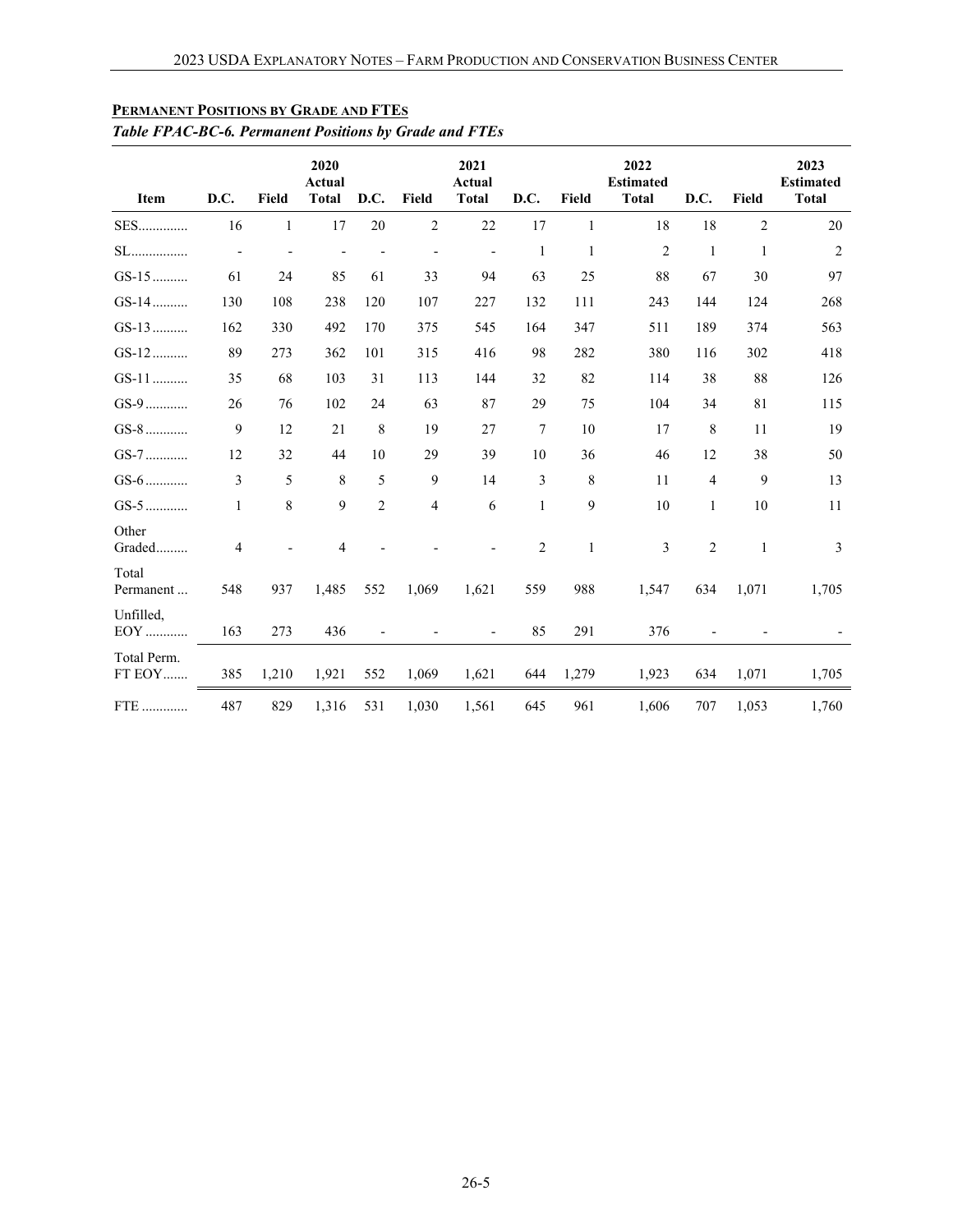#### **VEHICLE FLEET**

#### **Motor Vehicle Fleet**

Farm Production and Conservations (FPAC)-Business Center (BC) uses vehicles to deliver mission critical services. Vehicles are used to transport mail, aerial photography film, and students for conservation training events. FPAC-BC requires operation and maintenance logs for all its vehicles. Periodic reviews ensure optimal use of each vehicle in the fleet.

#### **Replacement Criteria**

FPAC-BC retires or replaces vehicles based upon age, utilization, operating costs, and maintenance costs. FPAC- BC always replaces vehicles with a more efficient and cost-effective model.

#### **Reductions to Fleet**

FPAC-BC does not plan to reduce the vehicle fleet in 2023. This is made possible by following utilization standards and Vehicle Allocation Methodology (VAM) requirements.

#### <span id="page-5-0"></span>*Table FPAC-BC-7. Size, Composition, and Annual Costs of Motor Vehicle Fleet*

Note: Number of vehicles by type include vehicles owned by the agency and leased from commercial sources or General Services Administration. Annual Operating Costs excludes acquisition costs and gains from sale of vehicles as shown in the Federal Automotive Statistical Tool (FAST).

|                                      | Sedans<br>and<br><b>Station</b><br>Wagons | Vans | <b>SUVs</b> | Light<br>Trucks<br>4X2 | Light<br><b>Trucks</b><br><b>4X4</b> | Medium<br>Duty<br>Vehicles | <b>Buses</b> | Heavy<br>Duty<br>Vehicles | Total<br>Vehicles | Annual<br>Operating<br>Costs |
|--------------------------------------|-------------------------------------------|------|-------------|------------------------|--------------------------------------|----------------------------|--------------|---------------------------|-------------------|------------------------------|
| 2018 End of Year Operating Inventory |                                           | 0    | 0           | 0                      |                                      |                            |              |                           |                   | \$0                          |
| 2020 End of Year Operating Inventory | 3                                         | 0    | 0           | 8                      | 6                                    | 0                          | 0            |                           | 18                | \$98,320                     |
|                                      |                                           | 8    | $\Delta$    | $\theta$               | 9                                    | 0                          | 0            |                           | 23                |                              |
|                                      |                                           |      |             | 8                      | h.                                   | 0                          |              |                           | 20                |                              |
| 2021 End of Year Operating Inventory |                                           |      |             | 0                      |                                      | 0                          | 0            |                           | 21                | \$73,437                     |
|                                      |                                           |      |             | $\theta$               |                                      | 0                          |              |                           |                   |                              |
|                                      |                                           | 4    |             |                        |                                      | 0                          |              |                           | 16                |                              |
| 2022 End of Year Operating Inventory | 0                                         | 3    | 0           | 0                      |                                      | 0                          | 0            |                           | 5                 | \$22,940                     |
|                                      |                                           |      |             |                        |                                      | 0                          |              |                           |                   |                              |
|                                      |                                           | ◠    |             |                        |                                      | 0                          |              |                           |                   |                              |
| 2023 End of Year Operating Inventory | 0                                         | 3    | 0           | 0                      |                                      | 0                          | 0            |                           |                   | \$25,234                     |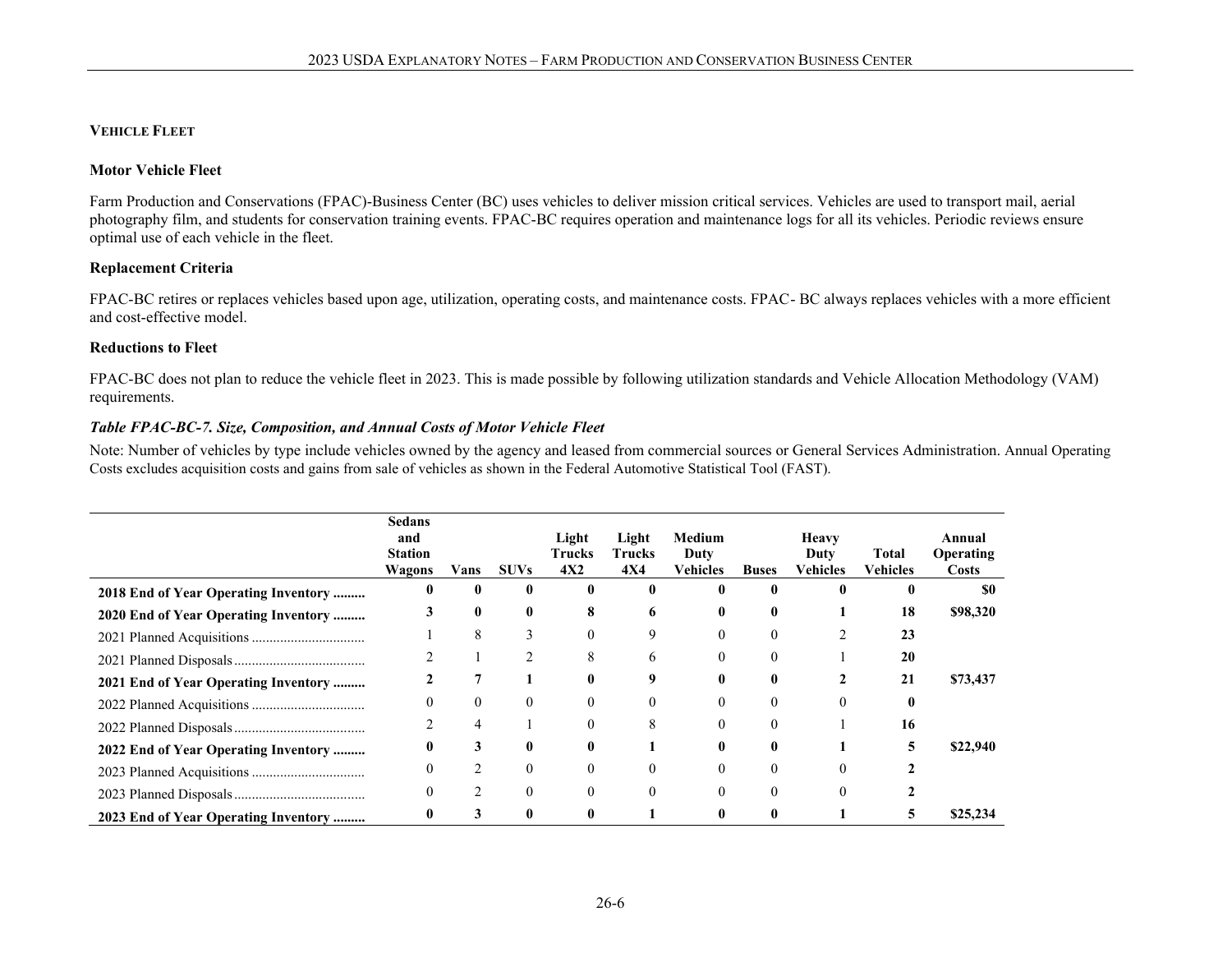| Fiscal<br>Year | <b>Net</b><br>Active<br>Fleet,<br><b>SOY</b> | <b>Disposals</b> | <b>Replacements</b> | <b>Additions</b> | <b>Total</b><br><b>Acquisitions</b> | <b>Net Active</b><br>Fleet, EOY |
|----------------|----------------------------------------------|------------------|---------------------|------------------|-------------------------------------|---------------------------------|
| 2020           |                                              |                  |                     |                  |                                     |                                 |
| 2021           |                                              |                  |                     |                  |                                     |                                 |
| 2022           |                                              |                  |                     |                  |                                     |                                 |
| 2023           |                                              |                  |                     |                  |                                     |                                 |

# **Statement of Proposed Purchase of Passenger Motor Vehicles**

**\*FPAC-BC does not have any motor vehicles purchases planned for 2023**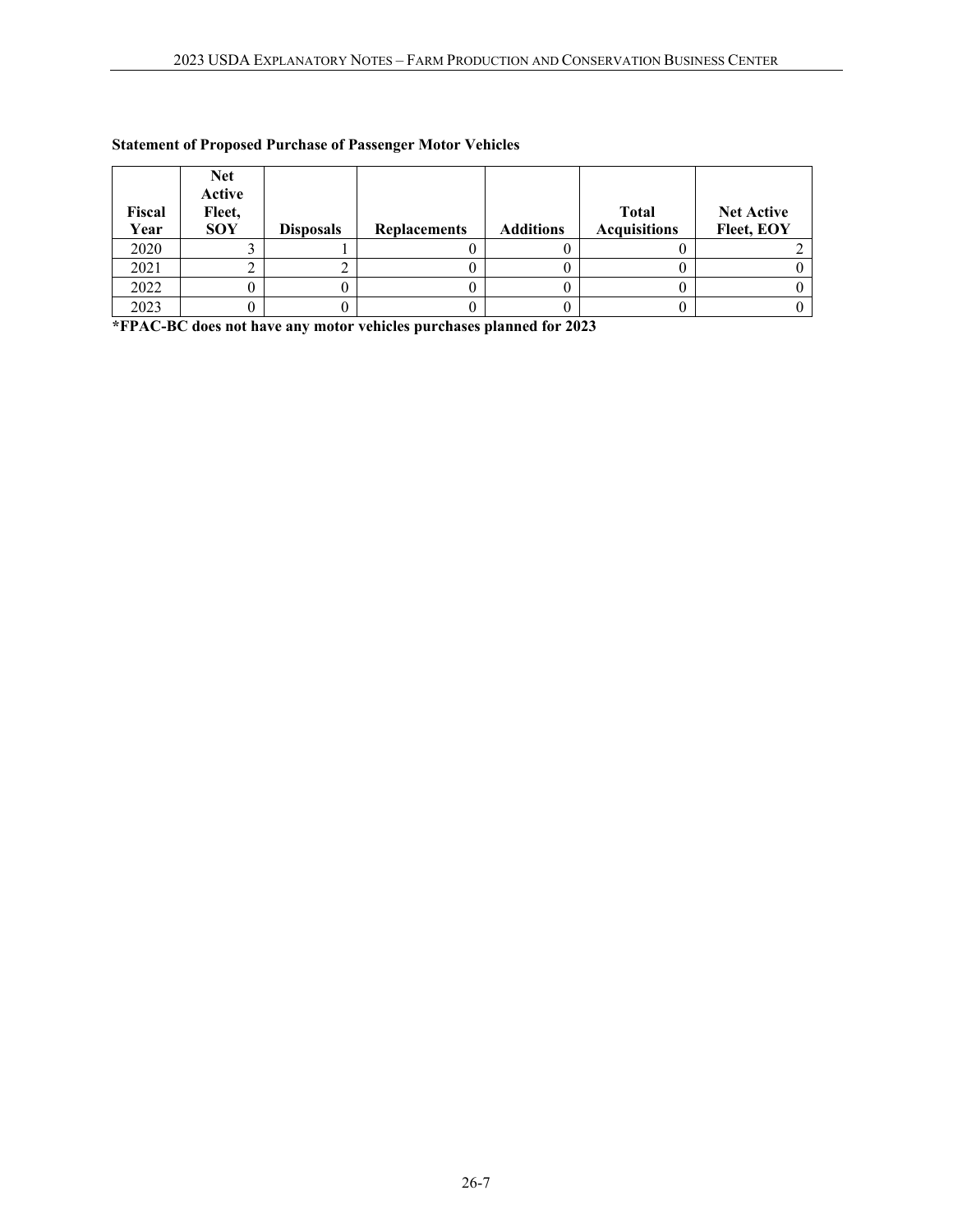## <span id="page-7-0"></span>**SHARED FUNDING PROJECTS**

# *Table FPAC-BC-8. Shared Funding Projects (dollars in thousands)*

| Actual<br>Actual<br><b>Estimated</b><br><b>Estimated</b><br><b>Working Capital Fund:</b><br><b>Administrative Services:</b><br>\$145<br>\$147<br>\$5<br>139<br>140<br>56<br>33<br>55<br>1,427<br>2,293<br>2,640<br>\$12<br>17<br>27<br>28<br>12<br>1,482<br>2,662<br>3,008<br>Communications:<br>10<br>240<br>271<br>Finance and Management:<br>351<br>414<br>389<br>390<br>$\theta$<br>$\mathbf{0}$<br>1<br>$\theta$<br>38<br>33<br>40<br>607<br>559<br>582<br>$\overline{a}$<br>986<br>352<br>1,054<br>1,012<br>Information Technology:<br>13,235<br>11,519<br>16,353<br>17,289<br>Department Administration Information Technology Office<br>2<br>26<br>105<br>105<br>459<br>206<br>162<br>$\overline{a}$<br>216<br>207<br>210<br>$\overline{a}$<br>13,237<br>16,871<br>12,220<br>17,766<br>1<br>1<br>14,767<br>20,760<br>13,601<br>22,058<br><b>Department-Wide Shared Cost Programs:</b><br>126<br>147<br>118<br>118<br>12<br>$\overline{a}$<br>4<br>124<br>111<br>124<br>110<br>177<br>140<br>140<br>6<br>37<br>32<br>32<br>69<br>112<br>78<br>68<br>89<br>84<br>73<br>73<br>112<br>98<br>98<br>118<br>22<br>21<br>21<br>22<br>3<br>52<br>65<br>$\overline{a}$<br>99<br>156<br>71<br>71<br>770<br>797<br>811<br>855<br>E-Gov:<br>Budget Formulation and Execution Line of Business<br>1,582<br>1,920<br>1,480<br>1,480<br>6,422<br>1,072<br>$\mathbf{0}$<br>1,072<br>90<br>105<br>$\overline{a}$<br>5,716<br>5,588<br>4,585<br>4,585<br>14,655<br>14,655 | Item | 2020             | 2021             | 2022  | 2023  |
|----------------------------------------------------------------------------------------------------------------------------------------------------------------------------------------------------------------------------------------------------------------------------------------------------------------------------------------------------------------------------------------------------------------------------------------------------------------------------------------------------------------------------------------------------------------------------------------------------------------------------------------------------------------------------------------------------------------------------------------------------------------------------------------------------------------------------------------------------------------------------------------------------------------------------------------------------------------------------------------------------------------------------------------------------------------------------------------------------------------------------------------------------------------------------------------------------------------------------------------------------------------------------------------------------------------------------------------------------------------------------------------------------------------------------------------------------------------|------|------------------|------------------|-------|-------|
|                                                                                                                                                                                                                                                                                                                                                                                                                                                                                                                                                                                                                                                                                                                                                                                                                                                                                                                                                                                                                                                                                                                                                                                                                                                                                                                                                                                                                                                                |      |                  |                  |       |       |
|                                                                                                                                                                                                                                                                                                                                                                                                                                                                                                                                                                                                                                                                                                                                                                                                                                                                                                                                                                                                                                                                                                                                                                                                                                                                                                                                                                                                                                                                |      |                  |                  |       |       |
|                                                                                                                                                                                                                                                                                                                                                                                                                                                                                                                                                                                                                                                                                                                                                                                                                                                                                                                                                                                                                                                                                                                                                                                                                                                                                                                                                                                                                                                                |      |                  |                  |       |       |
|                                                                                                                                                                                                                                                                                                                                                                                                                                                                                                                                                                                                                                                                                                                                                                                                                                                                                                                                                                                                                                                                                                                                                                                                                                                                                                                                                                                                                                                                |      |                  |                  |       |       |
|                                                                                                                                                                                                                                                                                                                                                                                                                                                                                                                                                                                                                                                                                                                                                                                                                                                                                                                                                                                                                                                                                                                                                                                                                                                                                                                                                                                                                                                                |      |                  |                  |       |       |
|                                                                                                                                                                                                                                                                                                                                                                                                                                                                                                                                                                                                                                                                                                                                                                                                                                                                                                                                                                                                                                                                                                                                                                                                                                                                                                                                                                                                                                                                |      |                  |                  |       |       |
|                                                                                                                                                                                                                                                                                                                                                                                                                                                                                                                                                                                                                                                                                                                                                                                                                                                                                                                                                                                                                                                                                                                                                                                                                                                                                                                                                                                                                                                                |      |                  |                  |       |       |
|                                                                                                                                                                                                                                                                                                                                                                                                                                                                                                                                                                                                                                                                                                                                                                                                                                                                                                                                                                                                                                                                                                                                                                                                                                                                                                                                                                                                                                                                |      |                  |                  |       |       |
|                                                                                                                                                                                                                                                                                                                                                                                                                                                                                                                                                                                                                                                                                                                                                                                                                                                                                                                                                                                                                                                                                                                                                                                                                                                                                                                                                                                                                                                                |      |                  |                  |       |       |
|                                                                                                                                                                                                                                                                                                                                                                                                                                                                                                                                                                                                                                                                                                                                                                                                                                                                                                                                                                                                                                                                                                                                                                                                                                                                                                                                                                                                                                                                |      |                  |                  |       |       |
|                                                                                                                                                                                                                                                                                                                                                                                                                                                                                                                                                                                                                                                                                                                                                                                                                                                                                                                                                                                                                                                                                                                                                                                                                                                                                                                                                                                                                                                                |      |                  |                  |       |       |
|                                                                                                                                                                                                                                                                                                                                                                                                                                                                                                                                                                                                                                                                                                                                                                                                                                                                                                                                                                                                                                                                                                                                                                                                                                                                                                                                                                                                                                                                |      |                  |                  |       |       |
|                                                                                                                                                                                                                                                                                                                                                                                                                                                                                                                                                                                                                                                                                                                                                                                                                                                                                                                                                                                                                                                                                                                                                                                                                                                                                                                                                                                                                                                                |      |                  |                  |       |       |
|                                                                                                                                                                                                                                                                                                                                                                                                                                                                                                                                                                                                                                                                                                                                                                                                                                                                                                                                                                                                                                                                                                                                                                                                                                                                                                                                                                                                                                                                |      |                  |                  |       |       |
|                                                                                                                                                                                                                                                                                                                                                                                                                                                                                                                                                                                                                                                                                                                                                                                                                                                                                                                                                                                                                                                                                                                                                                                                                                                                                                                                                                                                                                                                |      |                  |                  |       |       |
|                                                                                                                                                                                                                                                                                                                                                                                                                                                                                                                                                                                                                                                                                                                                                                                                                                                                                                                                                                                                                                                                                                                                                                                                                                                                                                                                                                                                                                                                |      |                  |                  |       |       |
|                                                                                                                                                                                                                                                                                                                                                                                                                                                                                                                                                                                                                                                                                                                                                                                                                                                                                                                                                                                                                                                                                                                                                                                                                                                                                                                                                                                                                                                                |      |                  |                  |       |       |
|                                                                                                                                                                                                                                                                                                                                                                                                                                                                                                                                                                                                                                                                                                                                                                                                                                                                                                                                                                                                                                                                                                                                                                                                                                                                                                                                                                                                                                                                |      |                  |                  |       |       |
|                                                                                                                                                                                                                                                                                                                                                                                                                                                                                                                                                                                                                                                                                                                                                                                                                                                                                                                                                                                                                                                                                                                                                                                                                                                                                                                                                                                                                                                                |      |                  |                  |       |       |
|                                                                                                                                                                                                                                                                                                                                                                                                                                                                                                                                                                                                                                                                                                                                                                                                                                                                                                                                                                                                                                                                                                                                                                                                                                                                                                                                                                                                                                                                |      |                  |                  |       |       |
|                                                                                                                                                                                                                                                                                                                                                                                                                                                                                                                                                                                                                                                                                                                                                                                                                                                                                                                                                                                                                                                                                                                                                                                                                                                                                                                                                                                                                                                                |      |                  |                  |       |       |
|                                                                                                                                                                                                                                                                                                                                                                                                                                                                                                                                                                                                                                                                                                                                                                                                                                                                                                                                                                                                                                                                                                                                                                                                                                                                                                                                                                                                                                                                |      |                  |                  |       |       |
|                                                                                                                                                                                                                                                                                                                                                                                                                                                                                                                                                                                                                                                                                                                                                                                                                                                                                                                                                                                                                                                                                                                                                                                                                                                                                                                                                                                                                                                                |      |                  |                  |       |       |
|                                                                                                                                                                                                                                                                                                                                                                                                                                                                                                                                                                                                                                                                                                                                                                                                                                                                                                                                                                                                                                                                                                                                                                                                                                                                                                                                                                                                                                                                |      |                  |                  |       |       |
|                                                                                                                                                                                                                                                                                                                                                                                                                                                                                                                                                                                                                                                                                                                                                                                                                                                                                                                                                                                                                                                                                                                                                                                                                                                                                                                                                                                                                                                                |      |                  |                  |       |       |
|                                                                                                                                                                                                                                                                                                                                                                                                                                                                                                                                                                                                                                                                                                                                                                                                                                                                                                                                                                                                                                                                                                                                                                                                                                                                                                                                                                                                                                                                |      |                  |                  |       |       |
|                                                                                                                                                                                                                                                                                                                                                                                                                                                                                                                                                                                                                                                                                                                                                                                                                                                                                                                                                                                                                                                                                                                                                                                                                                                                                                                                                                                                                                                                |      |                  |                  |       |       |
|                                                                                                                                                                                                                                                                                                                                                                                                                                                                                                                                                                                                                                                                                                                                                                                                                                                                                                                                                                                                                                                                                                                                                                                                                                                                                                                                                                                                                                                                |      |                  |                  |       |       |
|                                                                                                                                                                                                                                                                                                                                                                                                                                                                                                                                                                                                                                                                                                                                                                                                                                                                                                                                                                                                                                                                                                                                                                                                                                                                                                                                                                                                                                                                |      |                  |                  |       |       |
|                                                                                                                                                                                                                                                                                                                                                                                                                                                                                                                                                                                                                                                                                                                                                                                                                                                                                                                                                                                                                                                                                                                                                                                                                                                                                                                                                                                                                                                                |      |                  |                  |       |       |
|                                                                                                                                                                                                                                                                                                                                                                                                                                                                                                                                                                                                                                                                                                                                                                                                                                                                                                                                                                                                                                                                                                                                                                                                                                                                                                                                                                                                                                                                |      |                  |                  |       |       |
|                                                                                                                                                                                                                                                                                                                                                                                                                                                                                                                                                                                                                                                                                                                                                                                                                                                                                                                                                                                                                                                                                                                                                                                                                                                                                                                                                                                                                                                                |      |                  |                  |       |       |
|                                                                                                                                                                                                                                                                                                                                                                                                                                                                                                                                                                                                                                                                                                                                                                                                                                                                                                                                                                                                                                                                                                                                                                                                                                                                                                                                                                                                                                                                |      |                  |                  |       |       |
|                                                                                                                                                                                                                                                                                                                                                                                                                                                                                                                                                                                                                                                                                                                                                                                                                                                                                                                                                                                                                                                                                                                                                                                                                                                                                                                                                                                                                                                                |      |                  |                  |       |       |
|                                                                                                                                                                                                                                                                                                                                                                                                                                                                                                                                                                                                                                                                                                                                                                                                                                                                                                                                                                                                                                                                                                                                                                                                                                                                                                                                                                                                                                                                |      |                  |                  |       |       |
|                                                                                                                                                                                                                                                                                                                                                                                                                                                                                                                                                                                                                                                                                                                                                                                                                                                                                                                                                                                                                                                                                                                                                                                                                                                                                                                                                                                                                                                                |      |                  |                  |       |       |
|                                                                                                                                                                                                                                                                                                                                                                                                                                                                                                                                                                                                                                                                                                                                                                                                                                                                                                                                                                                                                                                                                                                                                                                                                                                                                                                                                                                                                                                                |      |                  |                  |       |       |
|                                                                                                                                                                                                                                                                                                                                                                                                                                                                                                                                                                                                                                                                                                                                                                                                                                                                                                                                                                                                                                                                                                                                                                                                                                                                                                                                                                                                                                                                |      |                  |                  |       |       |
|                                                                                                                                                                                                                                                                                                                                                                                                                                                                                                                                                                                                                                                                                                                                                                                                                                                                                                                                                                                                                                                                                                                                                                                                                                                                                                                                                                                                                                                                |      |                  |                  |       |       |
|                                                                                                                                                                                                                                                                                                                                                                                                                                                                                                                                                                                                                                                                                                                                                                                                                                                                                                                                                                                                                                                                                                                                                                                                                                                                                                                                                                                                                                                                |      |                  |                  |       |       |
|                                                                                                                                                                                                                                                                                                                                                                                                                                                                                                                                                                                                                                                                                                                                                                                                                                                                                                                                                                                                                                                                                                                                                                                                                                                                                                                                                                                                                                                                |      |                  |                  |       |       |
|                                                                                                                                                                                                                                                                                                                                                                                                                                                                                                                                                                                                                                                                                                                                                                                                                                                                                                                                                                                                                                                                                                                                                                                                                                                                                                                                                                                                                                                                |      |                  |                  |       |       |
|                                                                                                                                                                                                                                                                                                                                                                                                                                                                                                                                                                                                                                                                                                                                                                                                                                                                                                                                                                                                                                                                                                                                                                                                                                                                                                                                                                                                                                                                |      |                  |                  |       |       |
|                                                                                                                                                                                                                                                                                                                                                                                                                                                                                                                                                                                                                                                                                                                                                                                                                                                                                                                                                                                                                                                                                                                                                                                                                                                                                                                                                                                                                                                                |      |                  |                  |       |       |
|                                                                                                                                                                                                                                                                                                                                                                                                                                                                                                                                                                                                                                                                                                                                                                                                                                                                                                                                                                                                                                                                                                                                                                                                                                                                                                                                                                                                                                                                |      |                  |                  |       |       |
|                                                                                                                                                                                                                                                                                                                                                                                                                                                                                                                                                                                                                                                                                                                                                                                                                                                                                                                                                                                                                                                                                                                                                                                                                                                                                                                                                                                                                                                                |      |                  |                  |       |       |
|                                                                                                                                                                                                                                                                                                                                                                                                                                                                                                                                                                                                                                                                                                                                                                                                                                                                                                                                                                                                                                                                                                                                                                                                                                                                                                                                                                                                                                                                |      | $\boldsymbol{0}$ | $\boldsymbol{0}$ | 3,632 | 3,632 |
| 13,720<br>7,508<br>25,514<br>25,529                                                                                                                                                                                                                                                                                                                                                                                                                                                                                                                                                                                                                                                                                                                                                                                                                                                                                                                                                                                                                                                                                                                                                                                                                                                                                                                                                                                                                            |      |                  |                  |       |       |
| 28,091<br>23,130<br>47,071<br>48,398                                                                                                                                                                                                                                                                                                                                                                                                                                                                                                                                                                                                                                                                                                                                                                                                                                                                                                                                                                                                                                                                                                                                                                                                                                                                                                                                                                                                                           |      |                  |                  |       |       |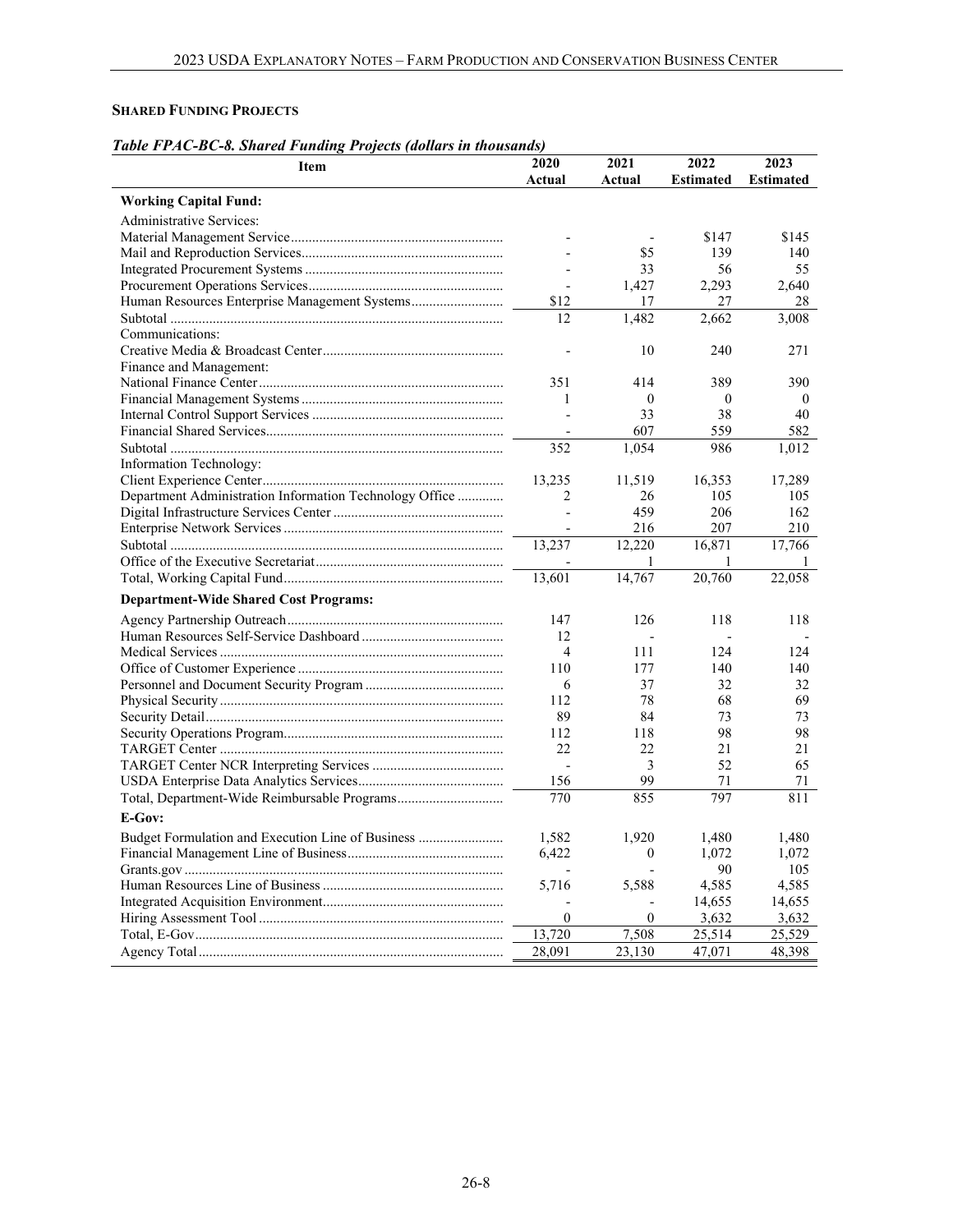### <span id="page-8-0"></span>*ACCOUNT 1:SALARIES AND EXPENSES*

## <span id="page-8-1"></span>**APPROPRIATIONS LANGUAGE**

For necessary expenses of the Farm Production and Conservation Business Center, [\$238,177,000]\$261,783,000: *Provided*, That \$60,228,000 of amounts appropriated for the current fiscal year pursuant to section 1241(a) of the Farm Security and Rural Investment Act of 1985 (16 U.S.C. 3841(a)) shall be transferred to and merged with this account.

## <span id="page-8-2"></span>**LEAD-OFF TABULAR STATEMENT**

#### *Table FPAC-BC-9. Lead-Off Tabular Statement (In dollars)*

| Item                    | Amount        |
|-------------------------|---------------|
| Estimate, 2022          | \$231,732,000 |
| Change in Appropriation | $+30,051,000$ |
| Budget Estimate, 2023   | 261,783,000   |
|                         |               |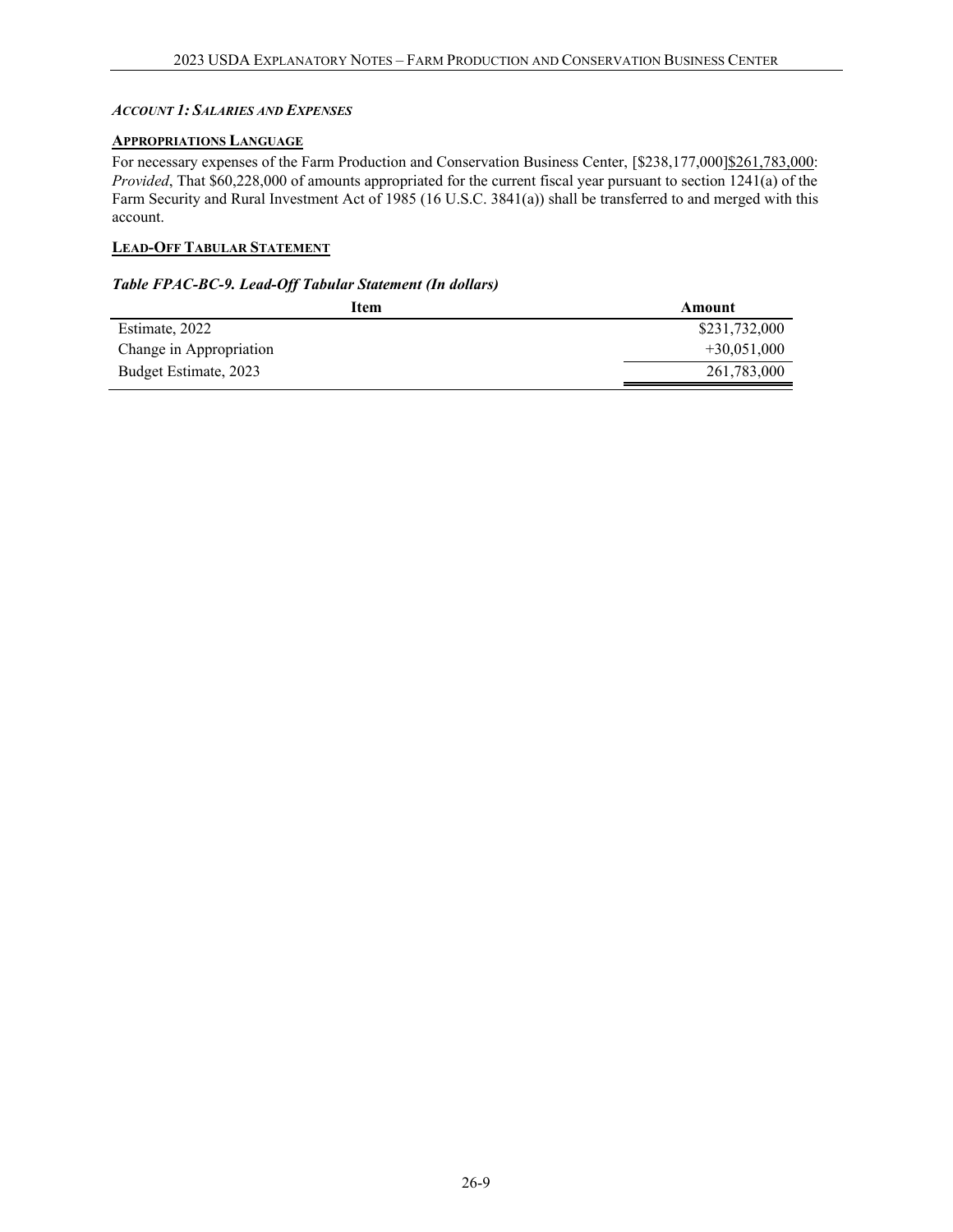|                                | 2020      |                          | 2021                     |                          | 2022             |                          | 2023             |                          | Inc. or                  | <b>FTE</b><br>Inc. or    | Chg        |
|--------------------------------|-----------|--------------------------|--------------------------|--------------------------|------------------|--------------------------|------------------|--------------------------|--------------------------|--------------------------|------------|
| <b>Item</b>                    | Actual    | <b>FTE</b>               | Actual                   | <b>FTE</b>               | <b>Estimated</b> | <b>FTE</b>               | <b>Estimated</b> | <b>FTE</b>               | Dec.                     | Dec.                     | <b>Key</b> |
| Discretionary Appropriations:  |           |                          |                          |                          |                  |                          |                  |                          |                          |                          |            |
| Salaries and Expenses          | \$203,877 | 1.316                    | \$231,302                | 1.561                    | \$231,302        | 1.602                    | \$261,783        | 1.760                    | $+ $30,481$              | $+158$                   | (1)        |
| NRCS Geo Employees             | 1.067     | $\overline{\phantom{a}}$ | $\overline{\phantom{a}}$ | $\blacksquare$           | $\overline{a}$   | $\overline{\phantom{a}}$ | $\blacksquare$   | $\blacksquare$           | ä,                       | $\overline{\phantom{a}}$ |            |
| ACIF Transfer In               | 16,081    | $\overline{\phantom{a}}$ | $\blacksquare$           | $\overline{a}$           | $\blacksquare$   | $\blacksquare$           |                  | $\overline{a}$           | $\overline{a}$           | $\blacksquare$           |            |
| CCC/P.L. 480 Transfer In       |           | $\overline{a}$           | 430                      |                          | 430              | $\overline{4}$           |                  |                          | $-430$                   | $-4$                     | (1)        |
| Uncollected Payments           | 1,954     | $\overline{a}$           |                          |                          |                  |                          |                  |                          |                          |                          |            |
| Congressional Relations        | 300       | ÷,                       |                          |                          |                  |                          |                  |                          |                          |                          |            |
| Incidental Rent Transfer       | $-8,933$  | $\sim$                   | $\overline{\phantom{a}}$ | $\blacksquare$           | $\blacksquare$   | $\blacksquare$           |                  |                          | $\overline{\phantom{a}}$ |                          |            |
|                                | 214,346   | 1,316                    | 231,732                  | 1,561                    | 231,732          | 1,606                    | 261,783          | 1,760                    | $+30,051$                | $+154$                   |            |
| Mandatory Appropriations:      |           |                          |                          |                          |                  |                          |                  |                          |                          |                          |            |
| NRCS Transfer                  | 60,228    | $\overline{\phantom{a}}$ | 60,228                   | $\overline{\phantom{a}}$ | 60,228           | $\overline{\phantom{a}}$ | 60,228           | $\overline{\phantom{a}}$ | $\overline{\phantom{a}}$ | $\overline{\phantom{a}}$ |            |
|                                | 60,228    | $\overline{\phantom{a}}$ | 60,228                   | $\blacksquare$           | 60,228           | $\omega$                 | 60,228           | $\blacksquare$           | ä,                       | $\sim$                   |            |
| Total Adjusted Approp          | 274,574   | 1,316                    | 291,960                  | 1,561                    | 291,960          | 1,606                    | 322,011          | 1,760                    | $+30,051$                | $+154$                   |            |
| Add back:                      |           |                          |                          |                          |                  |                          |                  |                          |                          |                          |            |
| Rescission, Transfers In & Out | $-70,697$ | $\overline{\phantom{a}}$ | $-60,658$                | $\blacksquare$           | $-60,658$        | $\blacksquare$           | $-60,228$        | $\blacksquare$           | $+430$                   | $\overline{\phantom{a}}$ |            |
| Total Appropriation            | 203,877   | 1,316                    | 231,302                  | 1,561                    | 231,302          | 1.606                    | 261,783          | 1.760                    | $+30,481$                | $+154$                   |            |
| Transfers In:                  |           |                          |                          |                          |                  |                          |                  |                          |                          |                          |            |
| NRCS, ACEP                     | 8,307     | $\sim$                   | 8,307                    | ÷.                       | 8,307            |                          | 8,307            |                          |                          |                          |            |
|                                | 21,184    | $\sim$                   | 21,184                   | $\overline{a}$           | 21,184           |                          | 21,184           |                          |                          |                          |            |
| NRCS, EQUIP                    | 30,737    | $\sim$                   | 30,737                   | $\overline{\phantom{a}}$ | 30,737           | $\overline{\phantom{a}}$ | 30,737           |                          |                          |                          |            |
| NRCS, Geo Employees            | 1,067     |                          |                          |                          |                  |                          |                  |                          |                          |                          |            |
| FSA/ACIF Transfer              | 16,081    |                          |                          |                          |                  |                          |                  |                          |                          |                          |            |
| CCC/P.L. 480 Transfer In       |           |                          | 430                      |                          | 430              |                          |                  |                          | $-430$                   |                          |            |
| Uncollected Payments           | 1,954     |                          |                          |                          |                  |                          |                  |                          |                          |                          |            |
| Congressional Relations        | 300       | $\overline{a}$           |                          |                          |                  |                          |                  |                          |                          |                          |            |
| Total Transfers In             | 79,630    | $\overline{\phantom{a}}$ | 60,658                   | ÷                        | 60,658           |                          | 60,228           |                          | $-430$                   |                          |            |
| Transfers Out:                 |           |                          |                          |                          |                  |                          |                  |                          |                          |                          |            |
| Incidental Rent Transfer       | $-8,933$  | $\sim$                   |                          |                          |                  |                          |                  |                          |                          |                          |            |
| Total Transfers Out            | $-8.933$  | $\bar{a}$                | ä,                       | ä,                       | ÷.               | ÷.                       |                  |                          |                          |                          |            |
| Bal. Available, SOY            | 170       | $\overline{\phantom{a}}$ | 170                      | $\overline{\phantom{a}}$ | 170              |                          |                  |                          | $-170$                   |                          |            |
| Total Available                | 274,744   | 1,316                    | 292,130                  | 1,561                    | 292,130          | 1,606                    | 322,011          | 1,760                    | $+29,881$                | $+154$                   |            |
| Lapsing Balances               | $-13,530$ | ÷,                       | $-6,036$                 |                          |                  |                          |                  |                          |                          |                          |            |
| Bal. Available, EOY            | $-170$    | $\overline{\phantom{a}}$ |                          |                          |                  |                          |                  |                          |                          |                          |            |
| Total Obligations              | 261,044   | 1,316                    | 286,094                  | 1,561                    | 292,130          | 1,606                    | 322,011          | 1,760                    | $+29,881$                | $+154$                   |            |

## <span id="page-9-0"></span>**PROJECT STATEMENT** *Table FPAC-BC-10. Project Statement Appropriations (thousands of dollars, FTE)*

NOTE: The FY21 discrepancy between PS and MAX is due to \$10M in Reimbursables.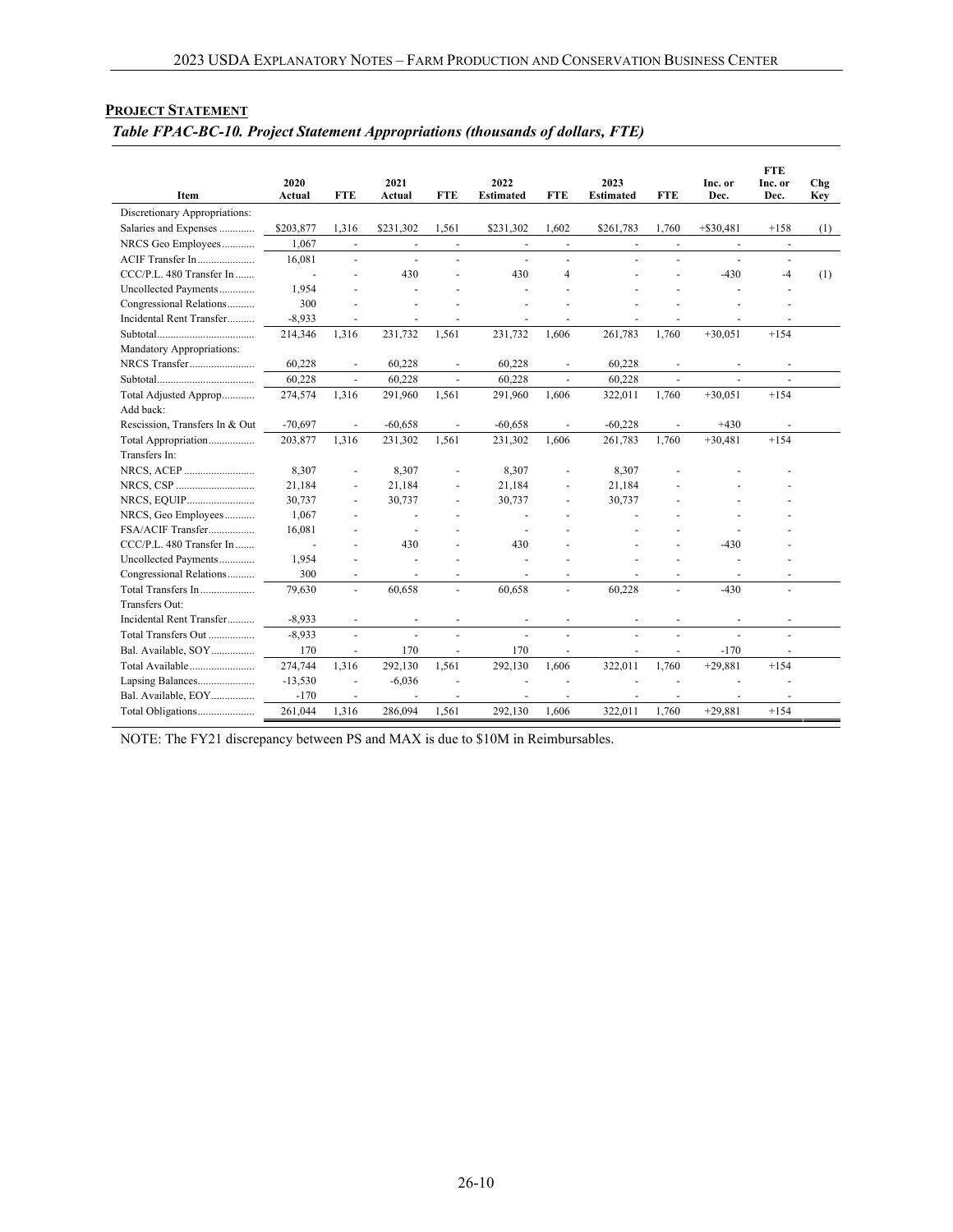|                               |                |            |                |            |                          |                          |                          |            |                 | <b>FTE</b><br>Inc.    |
|-------------------------------|----------------|------------|----------------|------------|--------------------------|--------------------------|--------------------------|------------|-----------------|-----------------------|
| Item                          | 2020<br>Actual | <b>FTE</b> | 2021<br>Actual | <b>FTE</b> | 2022<br><b>Estimated</b> | <b>FTE</b>               | 2023<br><b>Estimated</b> | <b>FTE</b> | Inc. or<br>Dec. | <sub>or</sub><br>Dec. |
| Discretionary Obligations:    |                |            |                |            |                          |                          |                          |            |                 |                       |
| Salaries and Expenses         | \$184,735      | 1,316      | \$286,094      | 1,561      | \$231,472                | 1,602                    | \$261,783                | 1,760      | $+$ \$30,311    | $+158$                |
| FSA/ ACIF Transfer            | 16,081         |            |                |            | 430                      | 4                        |                          |            | $-430$          | $-4$                  |
| Subtotal Disc Oblig           | 200,816        | 1,316      | 286,094        | 1,561      | 231,902                  | 1,606                    | 261,783                  | 1,760      | $+29,881$       | $+154$                |
| <b>Mandatory Obligations:</b> |                |            |                |            |                          |                          |                          |            |                 |                       |
|                               | 60,228         | ٠          |                |            | 60,228                   | ٠                        | 60,228                   |            |                 |                       |
| Subtotal Mand Oblig           | 60,228         | ٠          |                |            | 60,228                   | ٠                        | 60,228                   |            |                 |                       |
| Total Obligations             | 261,044        | 1,316      | 286,094        | 1,561      | 292,130                  | 1,606                    | 322,011                  | 1,760      | $+29,881$       | $+154$                |
| Add back:                     |                |            |                |            |                          |                          |                          |            |                 |                       |
| Lapsing Balances              | 13,530         |            | 6,036          |            |                          |                          |                          |            |                 |                       |
| Total Bal. Available, EOY     | 170            | ٠          |                |            |                          |                          |                          |            |                 |                       |
| Total Available               | 274,744        | 1,316      | 292,130        | 1,561      | 292,130                  | 1,606                    | 322,011                  | 1,760      | $+29,881$       | $+154$                |
| Less:                         |                |            |                |            |                          |                          |                          |            |                 |                       |
| Total Transfers In            | $-79,630$      |            | $-60,658$      |            | $-60,658$                | $\overline{\phantom{a}}$ | $-60,228$                |            | $+430$          |                       |
| Total Transfers Out           | 8,933          |            |                |            |                          |                          |                          |            |                 |                       |
| Bal. Available, SOY           | $-170$         |            | $-170$         |            | $-170$                   |                          |                          |            | $+170$          |                       |
| Total Appropriation           | 203,877        | 1,316      | 231,302        | 1,561      | 231,302                  | 1,606                    | 261,783                  | 1,760      | $+30,481$       | $+154$                |

## *Table FBC-BC-11. Project Statement Obligations (thousands of dollars, FTE)*

NOTE: The FY21 discrepancy between PS and MAX is due to \$10M in Reimbursables.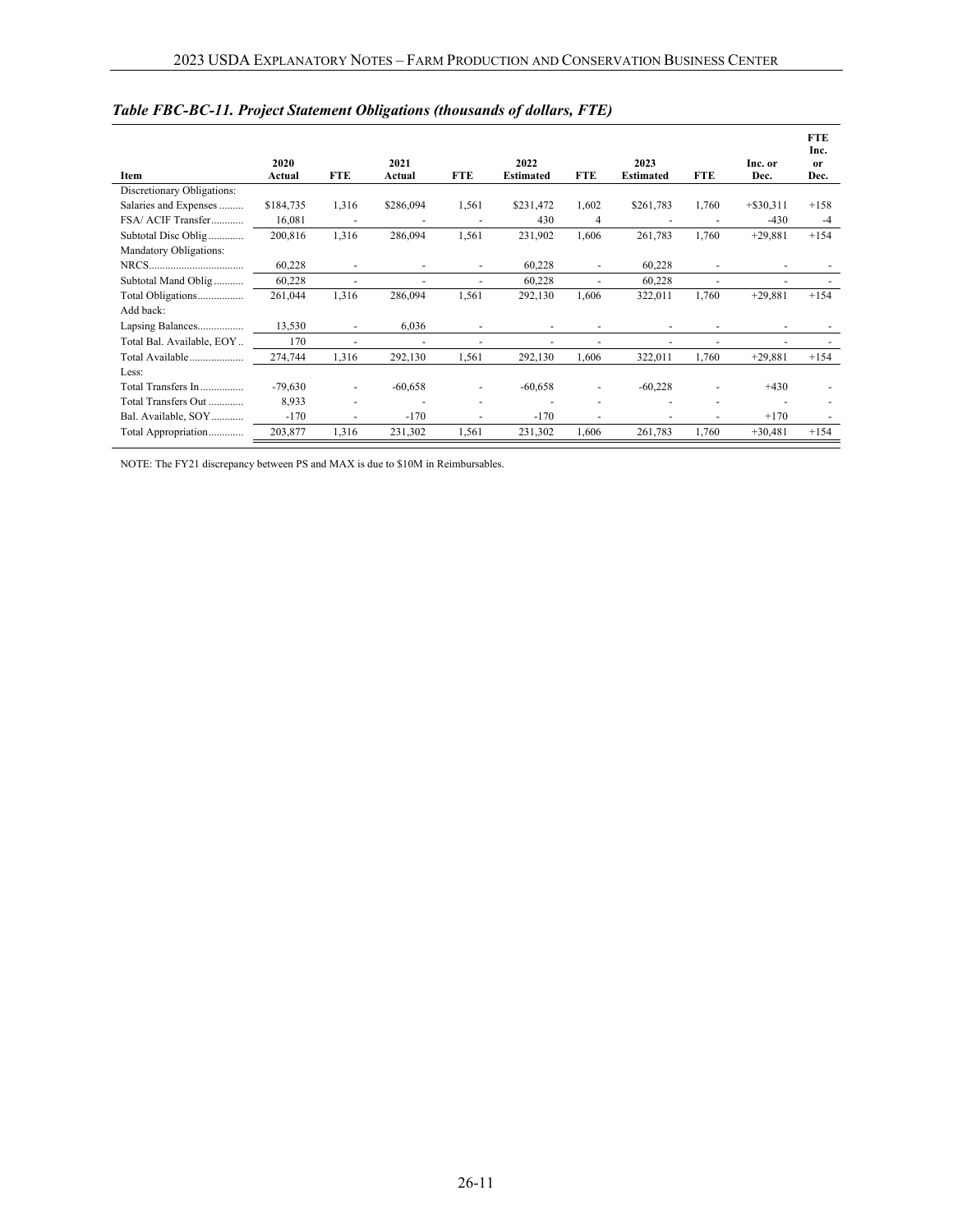#### <span id="page-11-0"></span>**JUSTIFICATIONS**

A net increase of \$30,051,000 in the Farm Production and Conservation Business Center's salaries and expenses account to support critical mission delivery support services.

- 1. The funding change is requested for the following item:
	- A. An increase of \$5,463,000, which includes \$3,719,000 for pay inflation and \$1,744,000 for FERS for 2022 Pay and FERS.

This increase supports the pay increase which went into effect January 1, 2022, of a 2.7 percent Cost of Living pay increases for civilian employees, and a 1.1 percent increase to cover the expenses for the mandated increase of USDA's contribution to FERS.

B. An increase of \$982,000 for FPAC- BC recruitment.

The funds will support strategic recruitment efforts and collaborative events with universities, with a special emphasis on historically socially disadvantaged populations. To increase their focus on agricultural related disciplines, as well as support for Business Center operations. This focus will allow FPAC-BC to diversify its workforce and provide services to its customer agencies and missions related to farm programs and conservation. Specific focus will be given to the Pathways and 1890 Scholar Programs where investment numbers typically yield an 80percent or better retention rate.

- C. An increase of \$430,000 previously transferred from PL 480 and CCC Export Loan Programs. This increase in the direct appropriation eliminates the transfer from PL 480 and CCC Export Loan Programs.
- D. A decrease of \$430,000 in transfers from PL 480 and CCC Export Loans Programs. There is a decrease in the amount transferred. The funds will be moved to the direct appropriation.
- E. An increase of \$9,507,000 for 2023 Pay.

This increase will support the annualization of the 2022 2.7 percent Cost of Living pay increase and the 2023 4.6 percent Cost of Living pay increase. The funding increase will support 1,677 FTEs and will ensure resources are available for FPAC-BC to perform its responsibilities and support program delivery. Without the pay cost increase, FPAC-BC would be unable to adequately manage and oversee FPAC program and operations. Since approximately 75percent of FPAC's budget support personnel compensation and benefits, lack of funding will result in a reduced workforce and increased staff attrition.

F. An increase of \$1,835,000 for other inflationary costs.

This increase will cover anticipated increases for mandatory operational expenses for GSA rental payments (\$221,000), non-GSA rental payments (\$305,000), WCF and departmental management (\$1,295,000), shared cost programs (\$14,000). Without this increase FPAC-BC will have difficulty achieving staffing levels approved in the President's Budget and will negatively affect the assurance of available resources to perform its responsibilities and support program delivery.

G. An increase of \$12,264,000 for an additional 83 FTEs.

Expanded program delivery in servicing agencies, such as IIJA, Climate Smart Agriculture activity, and ARPA, will cause an impact on the level of services needed to provide administrative support to implement the mission critical work. This includes an increased demand on key areas such as Information Solutions, Human Resources, Grants and Agreements, Budget, and Financial Management. The funding would be utilized to increase staffing levels in the key functional areas identified. To the extent other FPAC agencies are provided funding to onboard additional staff, the Business Center experiences a direct increase in workload to hire, onboard, provide equipment and services, etc. Likewise, additional program requirements and funding provided to FPAC mission area agencies require additional resources for the successful program delivery.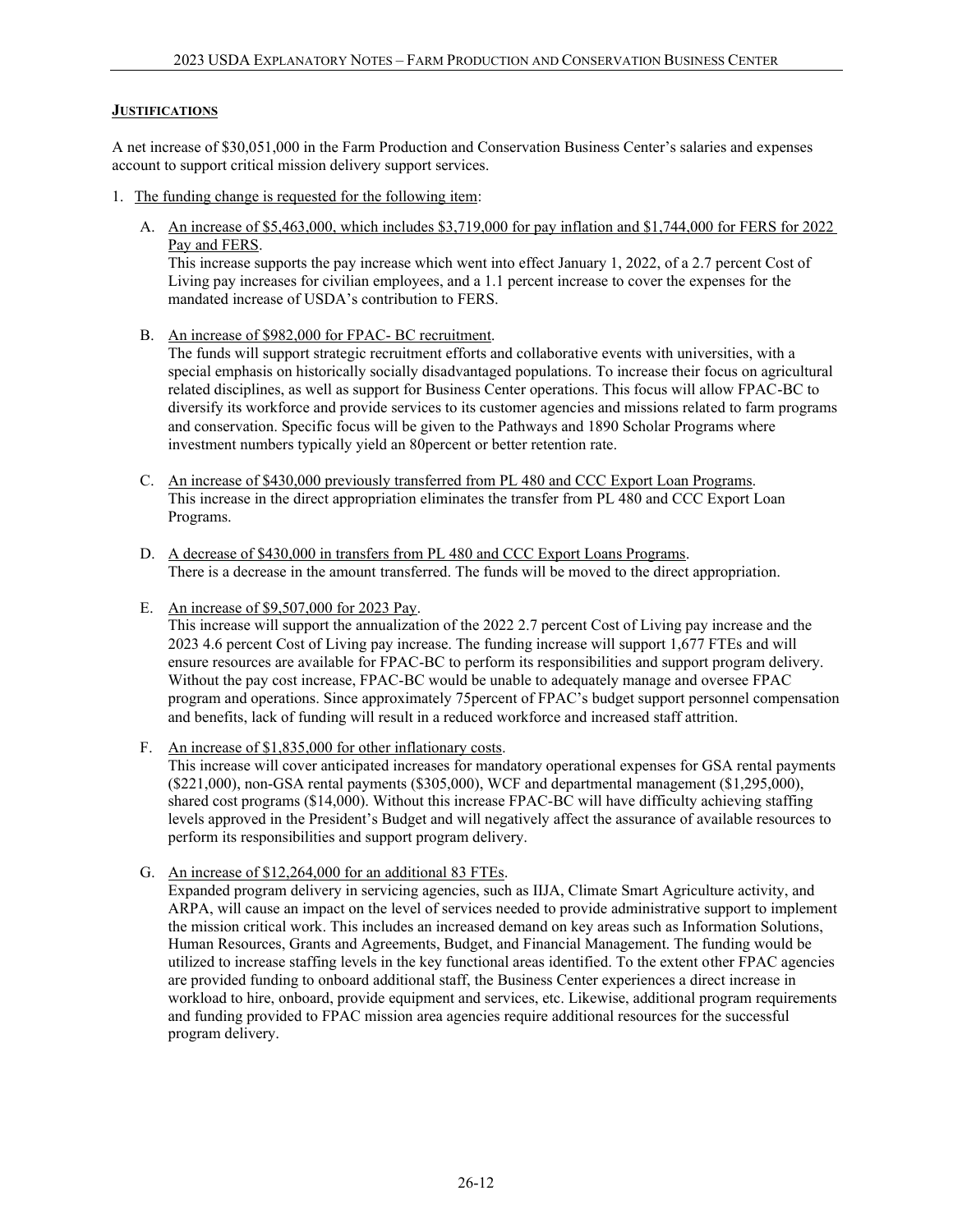# <span id="page-12-0"></span>**GEOGRAPHIC BREAKDOWN OF OBLIGATIONS AND FTE**

| <b>State/Territory/Country</b> | 2020<br>Actual | <b>FTE</b>               | 2021<br>Actual | <b>FTE</b>               | 2022<br><b>Estimated</b> | <b>FTE</b> | 2023<br><b>Estimated</b> | <b>FTE</b>               |
|--------------------------------|----------------|--------------------------|----------------|--------------------------|--------------------------|------------|--------------------------|--------------------------|
| District of Columbia           | \$184,735      | 1.316                    | \$286,094      | 1.561                    | \$231.472                | 1.602      | \$261,783                | 1,760                    |
|                                | 184,735        | .316                     | 286,094        | 1.561                    | 231,472                  | 1.602      | 261,783                  | 1.760                    |
| Lapsing Balances               | 13,530         | $\overline{\phantom{0}}$ | 6.036          | $\overline{\phantom{a}}$ |                          |            | $\overline{\phantom{0}}$ |                          |
| Bal. Available, EOY            | 170            | $\overline{\phantom{0}}$ | 170            | $\overline{\phantom{a}}$ | -                        | -          | $\overline{\phantom{0}}$ | $\overline{\phantom{0}}$ |
| Total, Available               | 198.435        | 1.316                    | 292,300        | 1.561                    | 231,472                  | 1.602      | 261,783                  | 1.760                    |

### *Table FPAC-BC-12. Geographic Breakdown of Obligations and FTE (thousands of dollars, FTE)*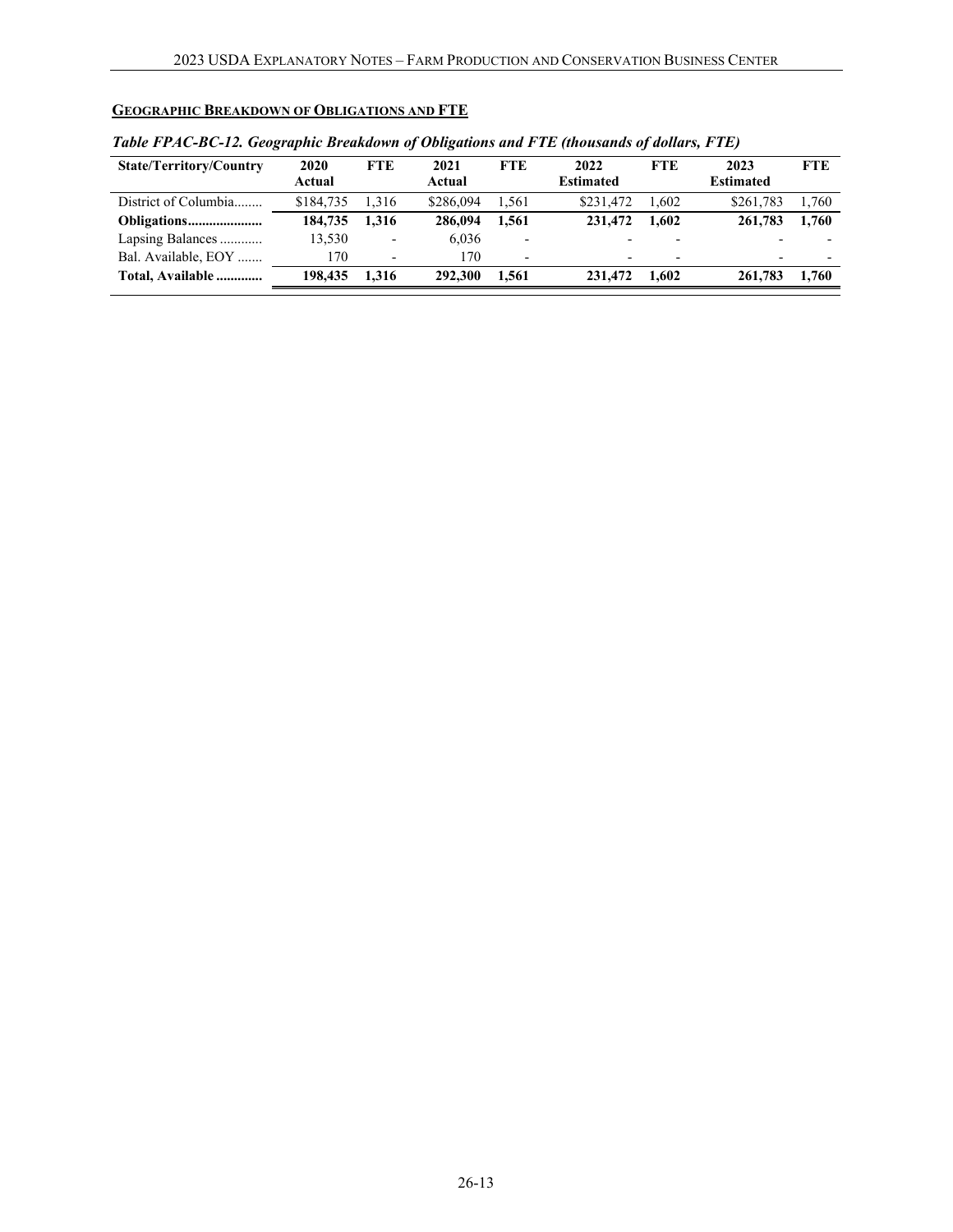### <span id="page-13-0"></span>**CLASSIFICATION BY OBJECTS**

| Item<br>No.  | Item                                                       | 2020 Actual  | 2021 Actual  | 2022 Estimated | 2023 Estimated |
|--------------|------------------------------------------------------------|--------------|--------------|----------------|----------------|
|              | Personnel Compensation:                                    |              |              |                |                |
|              |                                                            |              |              |                |                |
|              |                                                            | \$52,022     | \$67,468     | \$69,464       | \$76,569       |
|              |                                                            | 95,738       | 105,527      | 108,648        | 119,761        |
| 11           |                                                            | 147,760      | 172,995      | 178,112        | 196,330        |
| 12           |                                                            | 50,509       | 57,666       | 58,167         | 64,117         |
|              |                                                            | 198,269      | 230,661      | 236,279        | 260,447        |
| 21.0         | Other Objects:                                             | 938          | 24           | 245            | 270            |
| 22.0         |                                                            |              | 17           | 39             | 43             |
| 23.1         |                                                            | 2,219        | 7,203        | 2,167          | 2,388          |
| 23.2         |                                                            |              |              | 2,978          | 3,283          |
| 23.3         |                                                            | 66           | 80           | 16             | 18             |
| 24.0         |                                                            | 37           | 8            |                |                |
| 25.1         |                                                            | 16,454       | 42,779       | 49,916         | 55,022         |
| 25.2         |                                                            | 40,326       | 2,038        |                |                |
| 26.0<br>31.0 |                                                            | 258<br>2.477 | 206<br>3.078 | 425<br>65      | 468<br>72      |
|              |                                                            | 62,775       | 55,433       | 55,851         | 61,564         |
| 99.9         |                                                            | 261,044      | 286,094      | 292,130        | 322,011        |
|              |                                                            |              |              |                |                |
|              | DHS Building Security Payments (included in 25.3)          | \$420        | \$1,500      | \$1,500        | \$1,500        |
|              | Information Technology Investments:                        |              |              |                |                |
|              | Major Investment 1                                         |              |              |                |                |
|              | FBC-1001 Cust Engagement & Management Services             |              |              |                |                |
| 11           |                                                            | 723          | 1,180        | 1,215          | 1,246          |
|              | FSA-097 Farm Program Modernization (MIDAS)                 | 723          | 1,180        | 1.215          | 1,246          |
| 11           |                                                            |              | 147          | 152            | 156            |
|              |                                                            |              | 147          | 152            | 156            |
|              | FSA-125 Farm Programs                                      |              |              |                |                |
| 11           |                                                            | 6,652        | 4,425        | 4,557          | 4,673          |
|              |                                                            | 6,652        | 4,425        | 4,557          | 4.673          |
|              | FSA-126 Farm Loan Programs                                 |              |              |                |                |
| 11           |                                                            | 3,615        | 3,392        | 3.494          | 3,583          |
|              | FSA-127 Geospatial Services                                | 3.615        | 3.392        | 3.494          | 3.583          |
| 11           |                                                            | 8,676        | 11,947       | 12,303         | 12,617         |
|              |                                                            | 8,676        | 11,947       | 12,303         | 12,617         |
|              | FSA-129 Geospatial Services                                |              |              |                |                |
| 11           |                                                            | 3,615        | 3,835        | 3,949          | 4,050          |
|              |                                                            | 3.615        | 3.835        | 3.949          | 4.050          |
|              | NRCS-CDSI Conservation Delivery Streamline Initiative      |              |              |                |                |
| 11           |                                                            | 289          | 147          | 152            | 156            |
|              |                                                            | 289          | 147          | 152            | 156            |
| 11           | RMA-13 Emerging Information Technology Architecture (EITA) | 145          | 1,180        | 1,215          | 1,246          |
|              |                                                            | 145          | 1,180        | 1,215          | 1,246          |
|              |                                                            | 23,715       | 26,253       | 27,037         | 27,727         |
|              |                                                            | 10,813       | 19,375       | 9,951          | 9,865          |
|              |                                                            | 37,265       | 32,963       | 36,239         | 36,763         |
| 25.3         |                                                            | 16,355       | 17,197       | 22,031         | 23,408         |
|              | <b>Total IT Investments</b>                                | 88,148       | 95,788       | 95,258         | 97,763         |
|              |                                                            |              |              |                |                |
|              | Position Data:                                             |              |              |                |                |
|              |                                                            | \$173,738    | \$176,344    | \$176,344      | \$186,040      |
|              |                                                            | \$103,969    | \$103,997    | \$103,997      | \$109,715      |
|              |                                                            | 12.7         | 12.7         | 12.7           | 12.8           |

# *Table FPAC-BC-13 Classification by Objects (thousands of dollars)*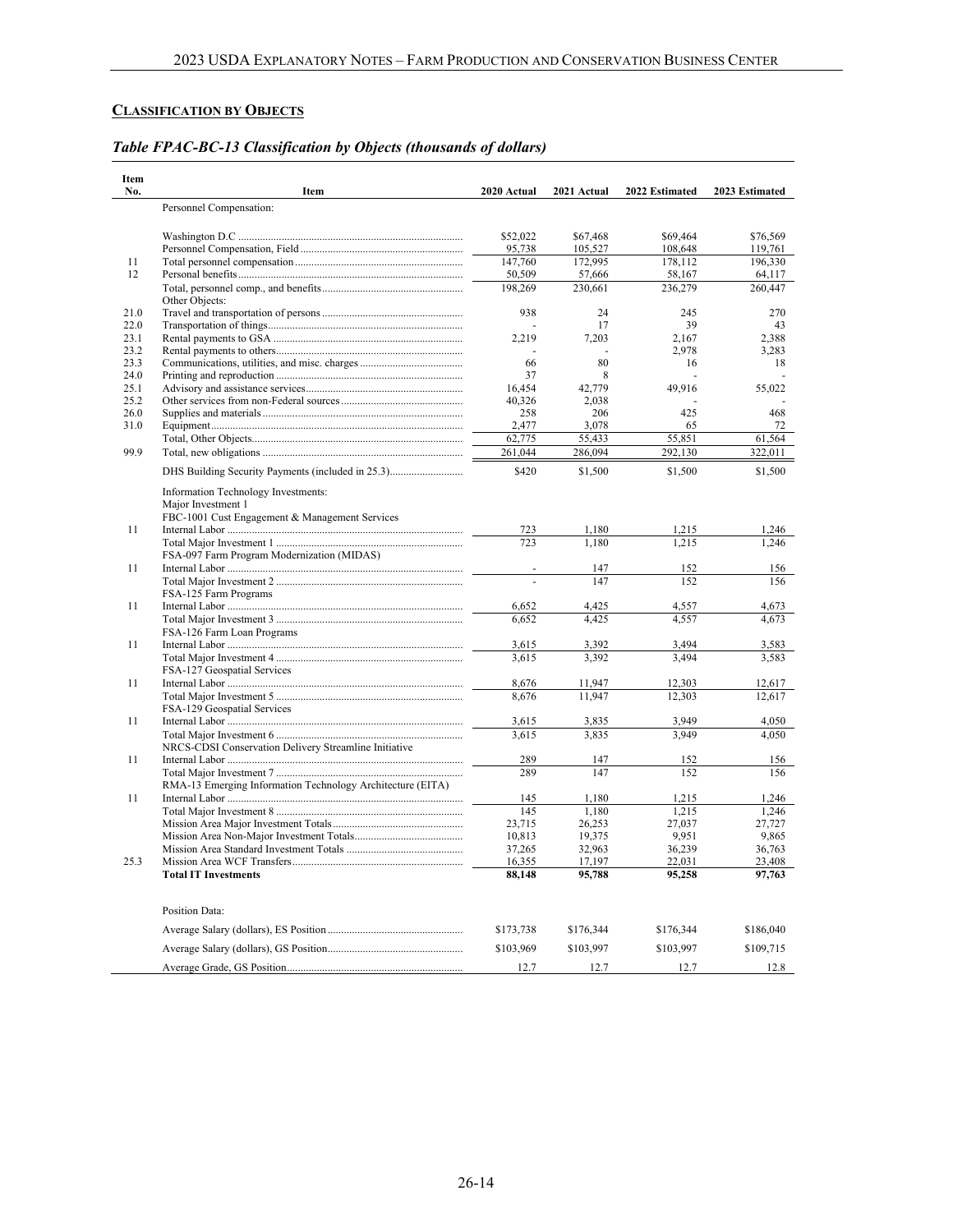## <span id="page-14-0"></span>**ADVERTISING EXPENDITURES**

There are no contracts for advertising expenses to report.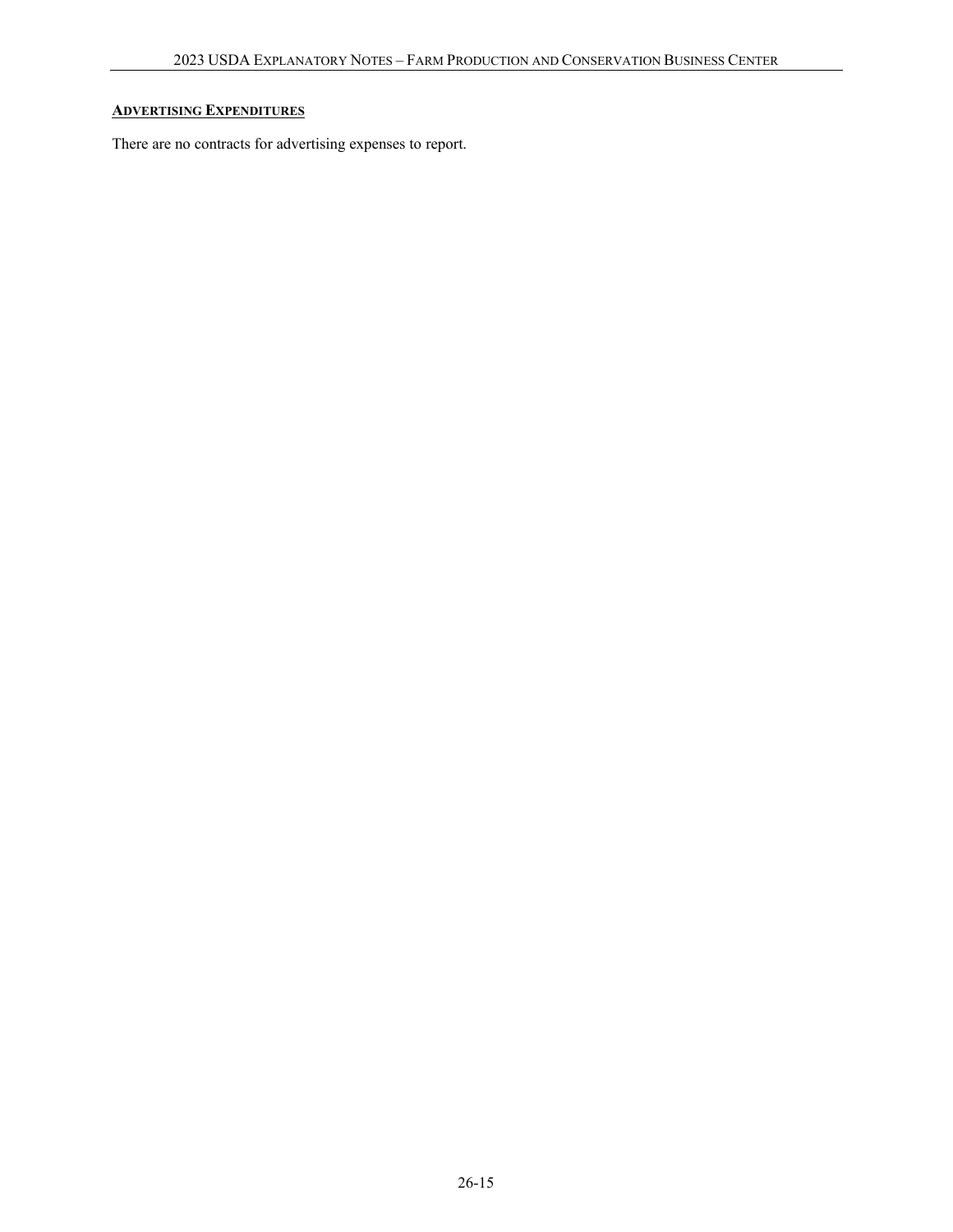### <span id="page-15-0"></span>**STATUS OF PROGRAMS**

The FPAC Business Center (FPAC- BC), established on October 14, 2018, centralized the mission support activities from three producer-focused agencies – the Farm Service Agency (FSA), Natural Resources Conservation Service (NRCS), and Risk Management Agency (RMA). The FPAC-BC's mission is to enable FPAC mission delivery through efficient critical services, integrated business solutions, and informed decision making.

The FPAC-BC is a strategic partner to the agencies and provides a wide range of services across 15 functional areas including budget, customer experience, financial management, acquisitions, leasing, fleet management, human resources, information technology, external affairs, strategy and risk management, and other services.

In FY 2021, the FPAC-BC had many notable accomplishments:

Assistance for America's Farmers and Ranchers:

- Supported nearly \$65.5 billion in payments to America's farmers and ranchers to support production agriculture and conservation efforts.
- · Supported implementation of several Pandemic-related programs (Pandemic Assistance for Timber Harvesters and Haulers, Pandemic Livestock Indemnity Program, Coronavirus Food Assistance Program (CFAP) 2 Policy Changes for Sales Commodities and Contract Growers. Together, these programs distributed over \$19.9B to producers.

Financial Management:

· Achieved unmodified opinions on the annual financial statement audits for the Commodity Credit Corporation (CCC), Federal Crop Insurance Corporation /Risk Management Agency (FCIC/RMA), and NRCS. This is the fourth consecutive year of receiving an unmodified opinion for CCC. NRCS received an unmodified opinion for the third consecutive year and FCIC/RMA received a clean audit opinion for the 26th consecutive year.

Human Capital Management:

• Filled 13,151 positions from October 2018 through FY 2021 including 7,132 external hires (employees outside of FPAC) across FSA, NRCS, RMA, and the Business Center. Of the 7,132 external hires since FY 2019, 745 selections have been veterans. The FPAC agencies are currently staffed with 22,231 of 23,405 potential positions on board. Since the Business Center's inception, FPAC staffing has grown from 88percent staffed in 2018 to 95percent in 2021. Within the last year, FPAC Agencies have grown staffing by over 910 individuals. Additionally, FPAC decreased the onboarding time for new hires from an average of 192 days in FY 2019 to 108 days in FY 2021 - a 44percent decrease in processing time.

Information Technology

- · Created the first ever Geospatial Services Catalog on schedule, which captures the cartographic and Geo-Science products and services offered and the information technology components used to support them.
- Made significant strides in FPAC's Cloud migration efforts. Approximately 50 servers are now hosted in the commercial cloud environment supporting 11 systems.

Customer Experience

- · Launched the first internal Innovation Lab (iLab) focused on developing new customer experience solutions through a well-defined process for project intake, development, and release. The iLab has successfully built a portfolio of projects partnering with other FPAC Agencies.
- · Continued another successful year of engaging FPAC field employees via the Customer Experience Enhancement Committee. This Committee served as a resource for FPAC agencies as they built and deployed different projects to the field.

Personnel and Physical Security Management

Processed over 8,000 personnel security actions, primarily clearing newly hired Federal and County employees and contractors to start work.